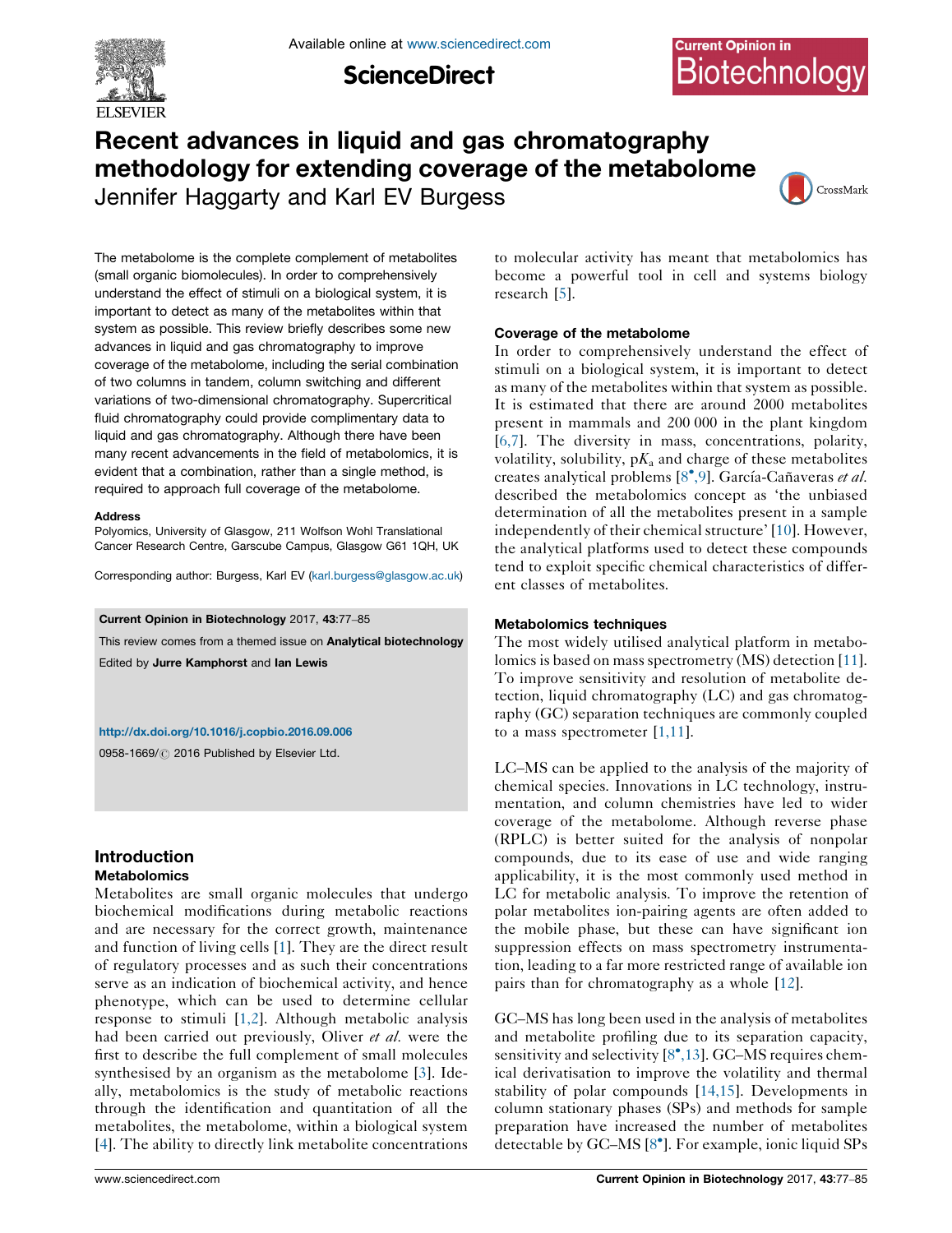<span id="page-1-0"></span>exhibit a 'dual-nature' allowing the separation of polar and nonpolar compounds as well as extending the temperature range at which the column can be operated [\[16](#page-6-0)].

This review will focus on the recent advancements in LC–MS and GC–MS to extend the coverage of the metabolome, with a focus on the innovation of dualcolumn methods in LC and GC.

# LC–MS methods

In any chromatographic analysis, a compromise must be achieved between column efficiency and analysis time. There have been many recent developments that improve efficiency and/or throughput in LC, either through optimisation of single columns or through the

#### Figure 1

combination of multiple columns. Many of these can be applied to analysis of metabolites.

### Single column methods

Although there have been many advancements in single column technologies, this review will focus on dual column methods as an in-depth review discussing the most recent approaches using single columns has been published by Fekete et al.  $[17$  $[17$ <sup>\*\*</sup>].

Although there have been extraordinary advancements, it is likely that a single column method is insufficient for the analysis of the entire metabolome due to the chemical diversity exhibited by metabolites. The combination of orthogonal columns can increase the coverage of the



Examples of serially combined (SCC) methods. (a) Isocratic pump (pump 2) joined via a t-piece to the system to deliver a high concentration of organic solvent before the HILIC column. This is run at a higher flow rate to increase the organic concentration of the eluent before the HILIC column [[19](#page-6-0)]. (b) Two gradient pumps incorporated into the system for individual control of the mobile phase compositions [\[21\]](#page-6-0). (c) Two orthogonal columns serially combined without the addition of a second pump. The gradient pump is run under 'HILIC-style' conditions which allow the coupling of two orthogonal columns. The columns can be combined in any order [\[24\]](#page-7-0).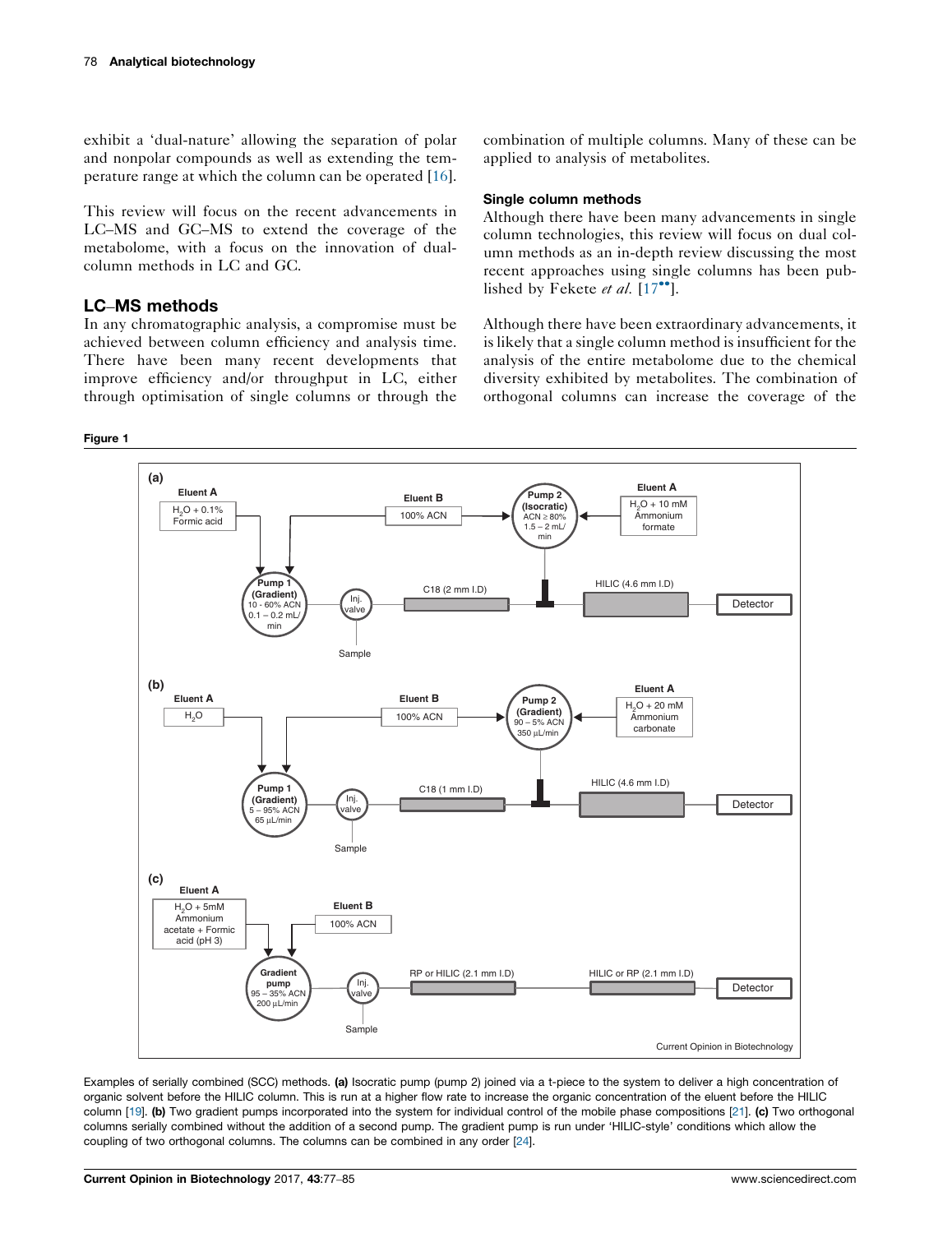<span id="page-2-0"></span>metabolome [[18\]](#page-6-0). However running two different chromatographies in parallel doubles the time it takes to prepare samples and run analyses. Alternative methods have been developed in LC–MS to overcome this issue.

#### Serially combined method

The serial combination of two different columns is a relatively simple method that can increase the number of metabolic features that can be separated in one chromatographic run [\(Figure](#page-1-0) 1) [\[19](#page-6-0)–21]. Different column chemistries and lengths can be coupled, with column pairing usually based on their orthogonality and MP compatibility [[22](#page-6-0)<sup>••</sup>]. RPLC and hydrophilic interaction liquid chromatography (HILIC) can provide powerful complementary data and have been coupled in various studies for the targeted retention and separation of polar

Figure 2

and nonpolar metabolites in various samples [\[19,23\]](#page-6-0). Haggarty et al. and Chalcraft et al. demonstrated the applicability of the combined RP-HILIC method to untargeted metabolomics for the detection of polar and nonpolar analytes in a complex sample  $[21,24]$ . It has even been shown that serially combined columns can behave as a new column with increased retention of compounds that show poor retention on two individual columns [\[25](#page-7-0)]. A comprehensive review of serially combined columns and their applications has recently been published by Alvarez-Segura et al.  $[22$  $[22$ <sup>\*</sup>].

Serially combined methods utilise conventional equipment, without the need for dedicated switching valves, are simple to set-up, require no specialist training, reduce analysis time and the column set-up can be disassembled



Schematic of the novel column switching method developed by Li et al. (2015) that incorporates a six-port switching valve. The system shares a column oven, auto-sampler and detector. (a) In the 1-6/2-3 position the sample is injected on to the first column using the right pump (system I). (b) When the valve switches to positions 5-6/3-4 the sample is injected on to the second column using the left pump (system II) [\[30\]](#page-7-0). (c) In the load position, the auto-sampler loads the sample onto a sample loop ready for injection from either the right pump (system I) or the left pump (system II).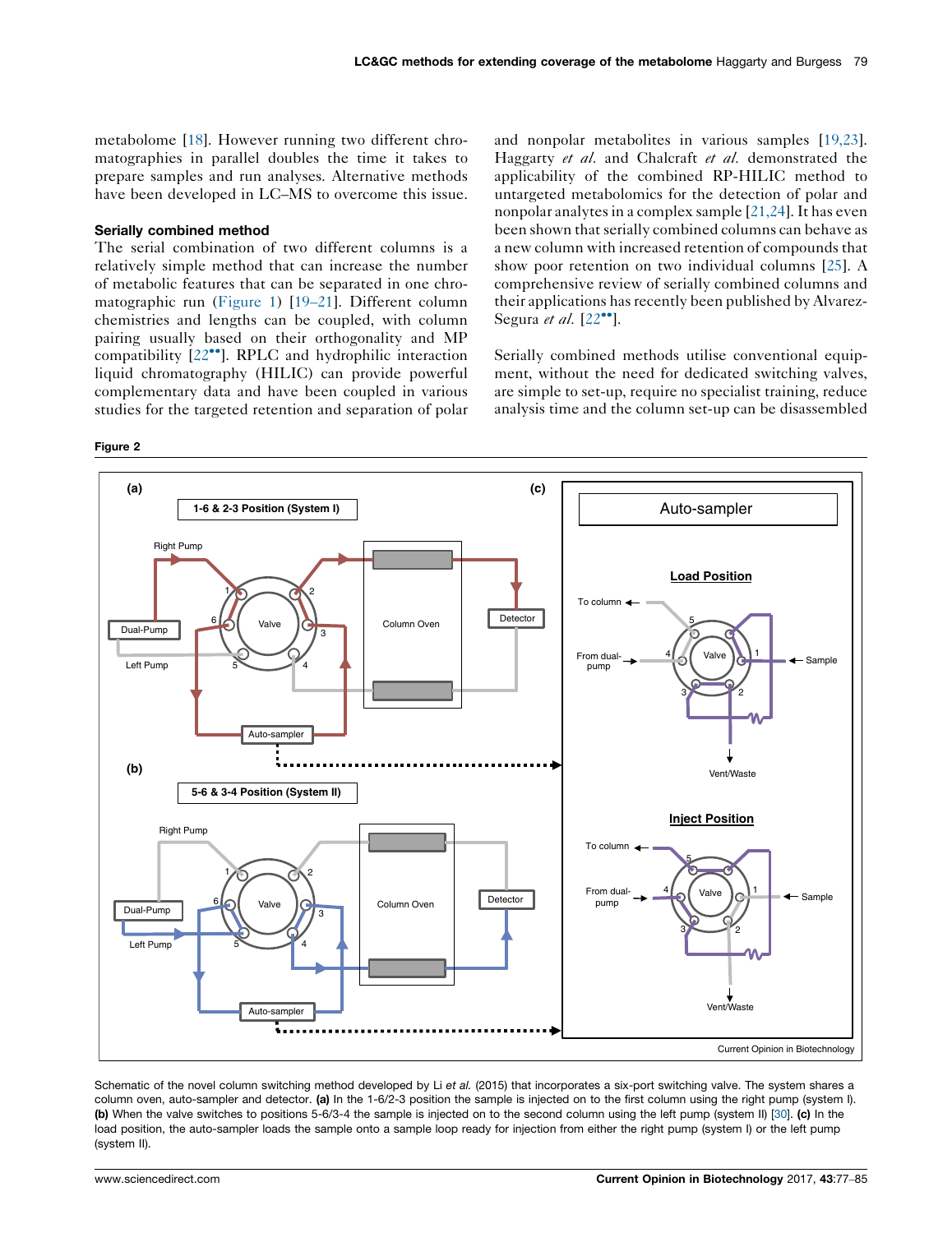and re-used when needed [[22](#page-6-0)<sup>••</sup>]. However, as well as the need for elution condition compatibility of the selected columns, the limited length selection and high cost of different manufacturer's columns and lack of commercially available software to determine the best column combinations and separation conditions, contribute to the limiting factors of this method  $[22^{\bullet\bullet}]$  $[22^{\bullet\bullet}]$ .

#### Column switching

In column switching, a six-port or ten-port valve is connected to two separate pumps and columns. A sample is loaded into the valve and is run through the first column. The valve then switches and a second injection from the same sample is introduced to the second system. Samples can be run on two different columns in one analytical run. Column switching techniques have been applied to the analysis of pesticide residue monitoring, food inspection, biochemical and drug analysis [26–[29\]](#page-7-0). Recently an untargeted column-switching UHPLC-quadrupole time-offlight (Q-TOF) MS method was developed for the analysis of metabolites and lipids in human plasma and rat livers [\(Figure](#page-2-0) 2) [\[30](#page-7-0)]. This method affords the possibility of running samples on two completely different LC SPs with incompatible MPs, enables rapid analysis, purification and enrichment of samples and can extend the coverage of the metabolome (when orthogonal columns are used). However, one injection per column is required,

Figure 3



Typical configuration for 2D-LC separations. (a) An online set-up. The sample is injected onto the first dimension and can then be collected in a sample loop before it is introduced to the second column (or dimension) by switching the valve, allowing the other loop to be concomitantly filled. (b) Off-line 2D-LC set-up. The sample is analysed in the first dimension and is then manually transferred to a second system for second dimension analysis [[55](#page-8-0)]. The sample can be introduced to the column and collected in fractions, with either the analysis path running through the detector or running to the collection plate without detection.

and the need for dedicated switching systems, complicated and expensive system set-ups as well as specialist training means that this method may not be suitable for routine use in many laboratories.

#### Two dimensional LC (2D-LC)

There are two categories of 2D-LC methods. In the first, comprehensive 2D-LC, the entire effluent is run on the first column, collected in aliquots, and then all of the fractions are injected onto the second column with very short gradients run on both dimensions [[31\]](#page-7-0). In the second method, termed heart-cutting 2D-LC, fractions are collected from the first dimension and only a select few, those containing the metabolites of interest, are then run on the second dimension with longer gradients than those used in comprehensive 2D-LC [\[31](#page-7-0)]. The transfer of the effluent from the first to the second dimension can be carried out off-line or on-line (automated) using a dedicated switching valve (Figure 3). Francois *et al.* have published a detailed review of the technical aspects of comprehensive 2D-LC [\[31](#page-7-0)].

To improve peak capacity in 2D-LC, UHPLC and high temperature (HT)-UHPLC have recently been suggested for use in the second dimension  $[32^{\circ}]$  $[32^{\circ}]$ . It has been demonstrated that the use of short UHPLC columns, combined with conventional HPLC columns, can significantly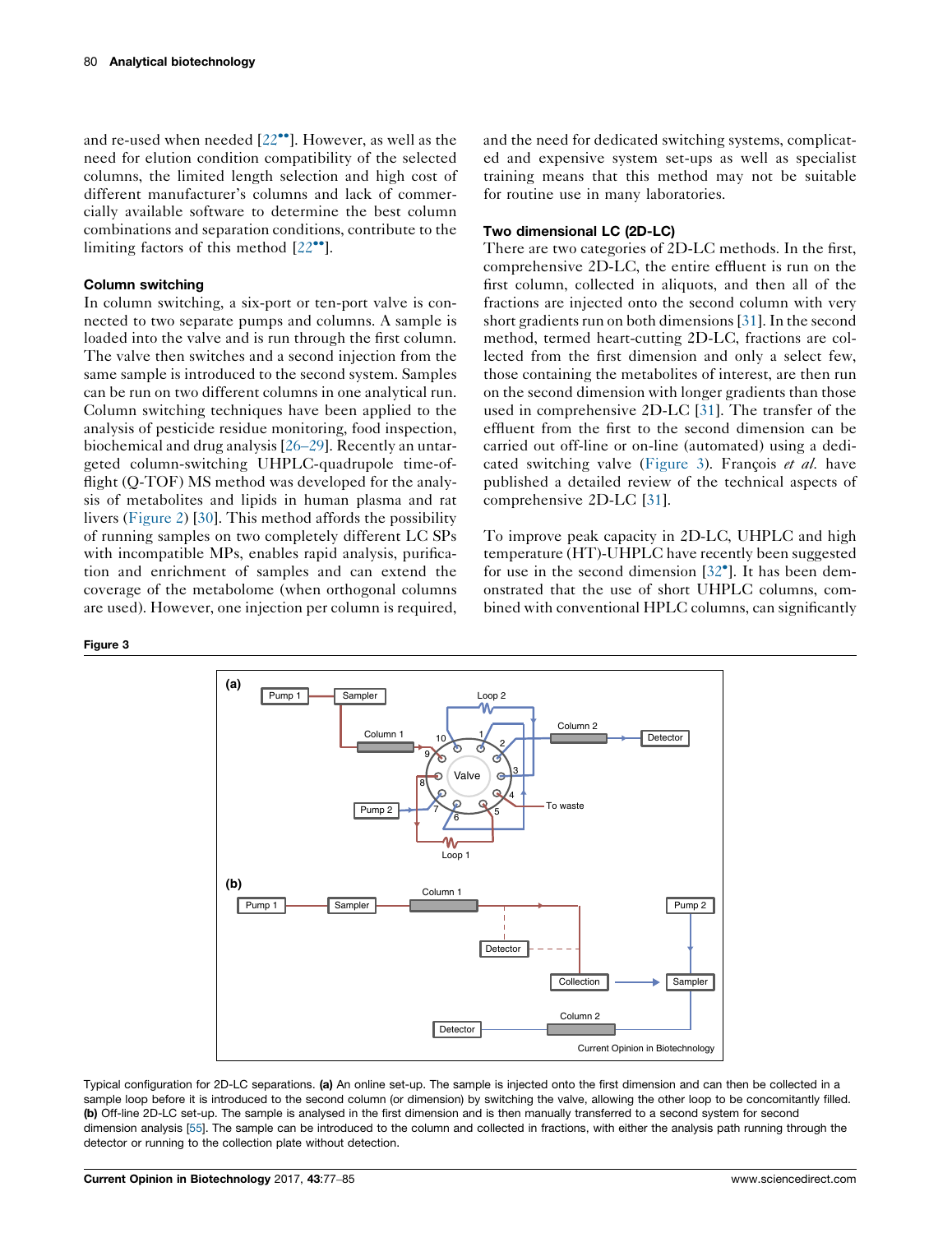# <span id="page-4-0"></span>Table 1

| Comparison of different analytical methods for metabolomics |                                                                                                                                                                                                                                                                                                                                                                                                                                     |                                                                                                                                                                                                                                                                                                                                                                                                 |
|-------------------------------------------------------------|-------------------------------------------------------------------------------------------------------------------------------------------------------------------------------------------------------------------------------------------------------------------------------------------------------------------------------------------------------------------------------------------------------------------------------------|-------------------------------------------------------------------------------------------------------------------------------------------------------------------------------------------------------------------------------------------------------------------------------------------------------------------------------------------------------------------------------------------------|
| Method                                                      | Column combinations and applications                                                                                                                                                                                                                                                                                                                                                                                                | Comments                                                                                                                                                                                                                                                                                                                                                                                        |
| Serially combined columns                                   | $C18/Silica$ (HILIC) $-$ sugars and sulphonamides in<br>phramaceuticals [19]<br>BEH C18/Silica (HILIC) - arylamines and<br>aminopyridines in pharmaceuticals [19]                                                                                                                                                                                                                                                                   | Advantages - easy set-up, no specialist<br>training required, no specialist equipment.<br>Limitations - lack of variety and expense of<br>column lengths. No dedicated software. MPs<br>must be compatible. Some set-ups there is<br>no independent control over each gradient.                                                                                                                 |
|                                                             | $EC-C18/ZIC-HILIC - polar$ and nonpolar phenols<br>in wine $[20]$<br>$C18/ZIC$ -pHILIC $-$ bile acid and TCA<br>intermediates, polar and nonpolar metabolites in<br>beer $[21]$<br>ZIC-HILIC/RP-amide or RP-amide/ZIC-HILIC -<br>polar and nonpolar metabolites in mouse serum [24]                                                                                                                                                 |                                                                                                                                                                                                                                                                                                                                                                                                 |
| Column switching                                            | $C18 \times C18$ – carbamate and pyrethroid<br>insecticide monitoring in water [26]<br>Guard Cartridge RP-18e $\times$ C18 $ \beta$ -carotene in<br>food supplements [27]                                                                                                                                                                                                                                                           | Advantages - ability to combine two<br>completely different LC separation platforms.<br>Incompatible MPs are not an issue.<br>Limitations - specialist switching interface<br>required, expensive equipment, specialist<br>training required, one sample is injected on to<br>one column but does not pass through the<br>second column - two injections are required<br>for one full analysis. |
|                                                             | $C8 \times$ phenyl-hexyl/phenyl-hexyl $-$ folic acid and its<br>derivatives in human plasma [28]<br>$C8 \times C18$ – quantification of<br>monohydroxybutenylmercapturic acid (MHBMA),<br>N-acetyl-S-(3,4-dihydroxybutyl) cysteine (DHBMA)<br>and 8-hydroxy-2-deoxyguanosine (8-OHdG) in<br>human urine [29]<br>BEH C18 $\times$ HSS T3 - untargeted analysis of<br>metabolites and lipids in human plasma and rat<br>livers $[30]$ |                                                                                                                                                                                                                                                                                                                                                                                                 |
| 2DLC                                                        | HILIC $\times$ C18-UHPLC $-$ analysis of a variety<br>phenolic compounds (including monomeric<br>flavonoids, phenolic acids, coumarins and flavan-3-<br>ols) in unfermented and fermented rooibos samples<br>[52]                                                                                                                                                                                                                   | Advantages - ability to combine two<br>completely different LC separation platforms.<br>Incompatible MPs are not an issue.                                                                                                                                                                                                                                                                      |
|                                                             | Cyano column $\times$ C18-UHPLC $-$ separation of<br>carotenoids in chilli peppers [53]                                                                                                                                                                                                                                                                                                                                             | Limitations - specialist switching interface<br>required, expensive equipment, issues with<br>sample dilution, specialist training required,<br>second dimension analysis can be lengthy,<br>creates more complexity than a 1D system so<br>twice as likely for something to go wrong.                                                                                                          |
|                                                             | $RPLC \times HT-RP-UHPLC$ (variety of silica-based and<br>non silica-based column combinations studied) -<br>separation of standard mix of bio-oils [54]                                                                                                                                                                                                                                                                            |                                                                                                                                                                                                                                                                                                                                                                                                 |
| 2DGC                                                        | Low polarity phase column $\times$ midpolarity phase<br>column - untargeted analysis for the detection of<br>volatile organic compounds (VOCs) in human<br>volatome. Over 2000 VOCs were detected [43]<br>Low polarity phase column $\times$ midpolarity phase<br>column - untargeted analysis of plasma. Over<br>100 metabolites were detected, including TCA                                                                      | Advantages - powerful tool for identification<br>of unknown compounds, increases peak<br>capacity compared to 1DGC.<br>Limitations - flow mismatch makes analysis<br>less efficient, specialist switching interface<br>required, expensive equipment, specialist                                                                                                                                |
|                                                             | intermediates, carbohydrates, amino acids and<br>fatty acids [44]<br>$GC \times 2GC$ -MS/FID - Nonpolar phase column $\times 2$<br>midpolarity phase columns $-$ n-alkane mix and<br>other standards used for system evaluation,<br>Artemisia umbelliformis tested for untargeted<br>method $[45]$                                                                                                                                  | training required, creates more complexity<br>than a 1D system so twice as likely for<br>something to go wrong.                                                                                                                                                                                                                                                                                 |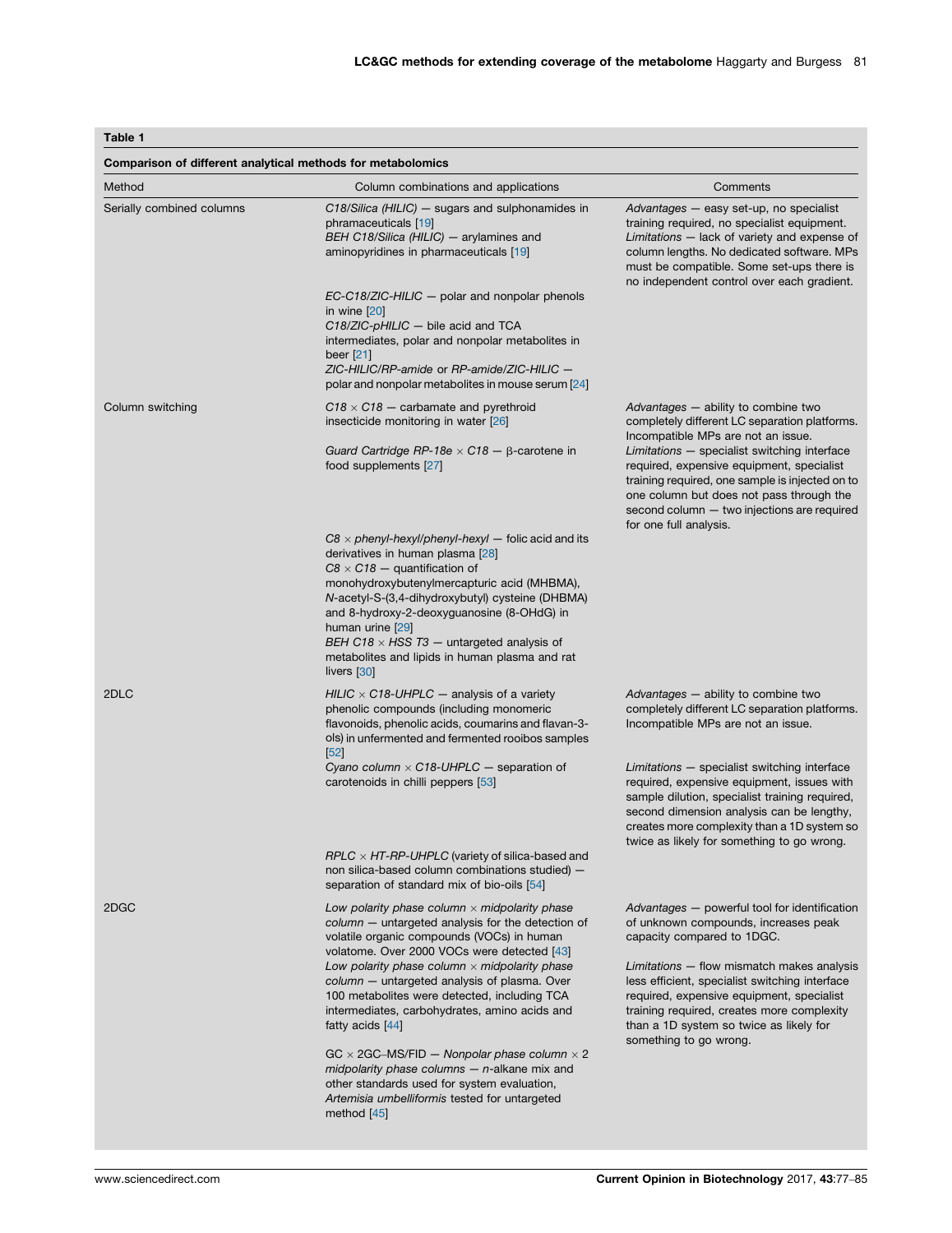Table 1 (Continued)

| Method                              | Column combinations and applications                                                                                                                         | Comments                                                                                                                                                                                                                                                                                                                                                                                                                                                     |
|-------------------------------------|--------------------------------------------------------------------------------------------------------------------------------------------------------------|--------------------------------------------------------------------------------------------------------------------------------------------------------------------------------------------------------------------------------------------------------------------------------------------------------------------------------------------------------------------------------------------------------------------------------------------------------------|
| Super critical fluid chromatography | UHPSFC (Zorbax RX-Sil column, Agilent<br>Technologies) – separation of sulphonamide<br>drugs $[50]$                                                          | Advantages – uses less or no organic<br>solvent so cheaper and more environmentally<br>friendly than HPLC. Quicker, more efficient<br>separations than HPLC, large molecule range<br>which includes non-volatile metabolites, no<br>derivatisation required, can be used to<br>analyse thermally unstable compounds,<br>ability to use range of detectors as SFC can<br>be liquid or gas-like, can separate chiral<br>compounds, can use GC or HPLC columns. |
|                                     | 2DSFC $-$ nonpolar phase column $\times$ polar phase<br>$column$ - separation of synthetic mix of<br>hydrocarbons and coal derived vacuum distillate<br>[49] | Limitations - highly polar molecules are not<br>soluble in the MP, can only move a small<br>amount of a large specimen on to the column<br>(LC $\times$ SFC or 2DSFC can be used to<br>overcome some of these limitations).                                                                                                                                                                                                                                  |

increase peak capacity compared to 1D separation. HT-UHPLC could further improve capacity, however, the increased temperature may be detrimental to samples and instrumentation [\[33](#page-7-0)]. This method was recently applied to analysis of small peptides in both RPLC  $\times$  RPLC and RPLC  $\times$  HILIC conditions in both of the second dimensions. There was a 10-fold decrease in analysis time with a gain in peak capacity compared to the most efficient 1D separation of similar peptides published at that time [\[33](#page-7-0)].

Many different interaction mechanisms can be combined to increase capacity and improve the selectivity of the system [[34\]](#page-7-0). One method utilised two different RP columns and applied a continually shifted gradient in the second dimension [\[35,36\]](#page-7-0). This method increased the orthogonality of the system by 43.7% and increased the effective peak distribution from 3320 to 4563 [[36\]](#page-7-0). But as with other dual-column methods, combining two orthog-onal mechanisms offers the best coverage [[37,38,39](#page-7-0)<sup>°</sup>]. The advantage of this technique is the ability to combine two different separation methods, with independent control over the eluent composition and pH, gradient program, flow-rate and temperature for each column [\[34](#page-7-0)]. The limiting factors of this method include equipment cost, the need for specialist knowledge and/or training, sample dilution and the lengthy analysis times (often days).

# GC–MS methods 2D-GC

As with 2D-LC techniques 2D-GC combines two orthogonal columns together. A (thermal or pressure) modulator between the columns is used to periodically focus the effluent from the first column and transfer it to the second column in small concentrated segments [[40\]](#page-7-0). Most 2D-GC metabolomics studies combine polar and mid-polar columns but polar and nonpolar columns have also been combined [[41,42](#page-7-0)]. Philips et al. used 2D-GC TOF/MS to detect approximately 2000 volatile organic compounds in human breath samples [\[43](#page-7-0)]. Bechstrom et al. identified

100 metabolites in plasma, with separation based on volatility in the first dimension and polarity in the second dimension [\[44](#page-7-0)].

Improvements to instrumentation have reduced flow mismatch when using thermal modulation and hence improved analyte identification and quantitation. Using a  $GC \times 2GC$ -MS/flame ionisation detection (FID) the secondary column loading capacity was doubled, leading to improvements in overall system orthogonality and resolution [[45\]](#page-7-0).

# Super critical fluid chromatography (SFC)

SFC utilises liquid  $CO<sub>2</sub>$  as a solvent (usually with a modifier)  $[46^{\bullet\bullet}]$  $[46^{\bullet\bullet}]$  and is similar in nature to both HPLC and GC. The advent of newer more robust instrumentation and columns has allowed the progression of SFC to ultra-high performance SFC (UHPSFC) [[47\]](#page-8-0). An extensive review of SFC has been published by Lesellier and West [[46](#page-7-0)<sup>••</sup>]. The coupling of SFC to GC, LC and 2D-SFC is feasible [[48,49\]](#page-8-0). 2D-SFC has already been applied to various studies [\[50,51\]](#page-8-0).

All of the metabolomics techniques discussed in this review have been summarised in [Table](#page-4-0) 1 for comparison.

# **Conclusions**

The identification and quantitation of the full complement of metabolites within a biological sample is the ambitious goal of metabolomics. The number and physiochemical diversity of metabolites in existence creates huge analytical issues with regard to metabolome coverage. Innovations in various LC and GC single column technologies have resulted in improvements to the number of metabolites that can be detected using hyphenated MS methods. However, more than one analytical platform is required for the unbiased comprehensive detection of all metabolite species within a biological sample.

Each of the methods in this review has extended the coverage of the metabolome in terms of throughput, the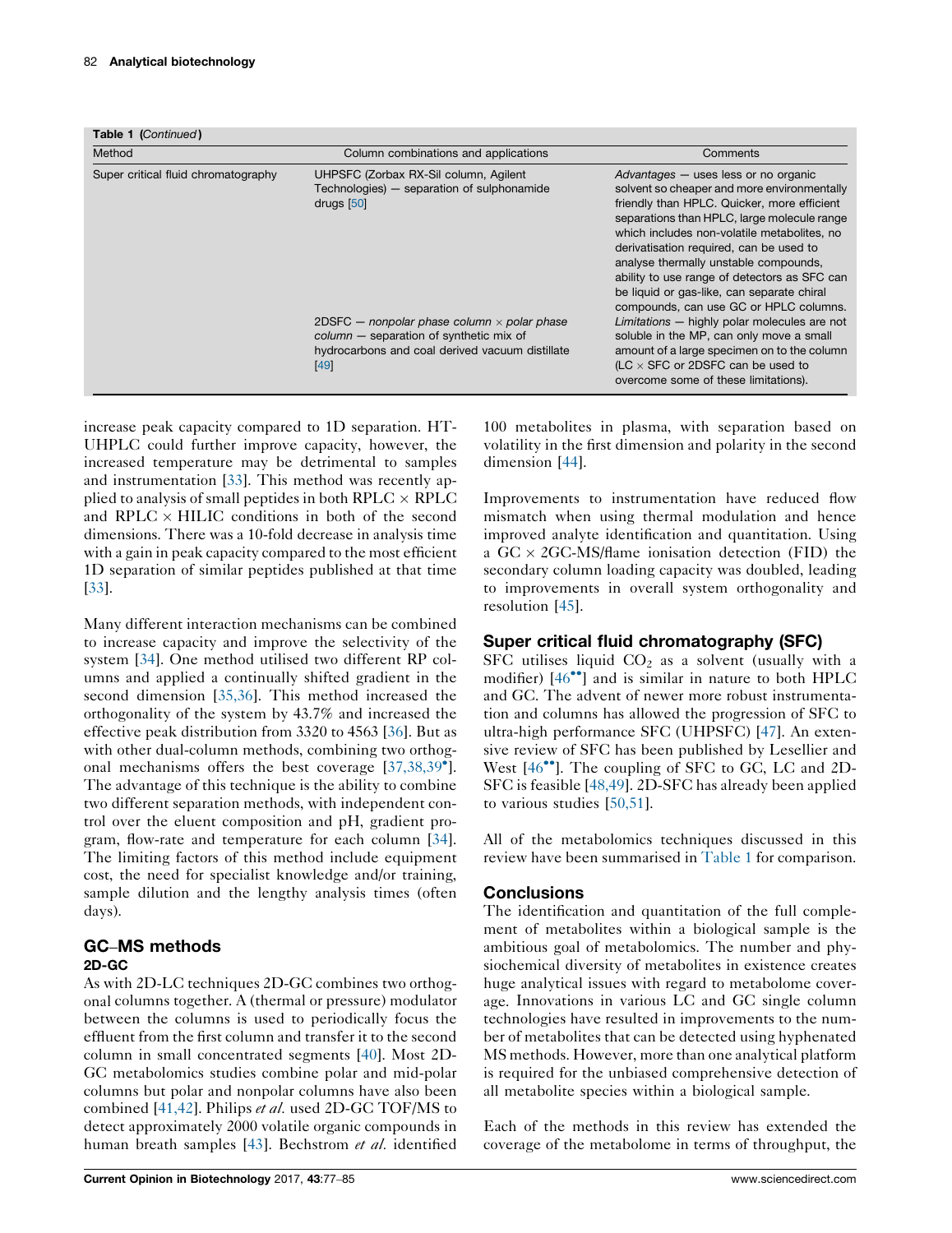<span id="page-6-0"></span>number or variety of metabolites retained and separated by the system. Regardless of the analytical platform adopted, the possibility of using a single analytical method to profile a metabolome is unlikely due to the diverse chemistry of metabolites. However, new technologies such as higher resolution instruments, novel column chemistries, improved sample preparation and metabolite extraction methods, as well as new software and databases are rapidly emerging. We are now reaching the capability for a functional analysis of the metabolome by combining well-established methodologies, and by doing this, greater coverage of the metabolome can be achieved. Through numerous instrumental and technological advancements, metabolomics will truly reach its potential as an 'omics technique, providing a comprehensive analytical tool for the illumination of new insights into systems biology.

### Conflict of interest

There are no conflicts of interest.

#### Acknowledgements

Jennifer Haggarty is supported by Engineering and Physical Sciences Research Council (EPSRC) (grant number EP/F500424/1) and Thermo Fisher Scientific. Glasgow Polyomics is supported by the Wellcome Trust (grant numbers 097821/Z/11/Z and 105614/Z/14/Z) and Glasgow University.

#### References and recommended reading

Papers of particular interest, published within the period of review, have been highlighted as:

- of special interest
- •• of outstanding interest
- 1. Dettmer K, Aronov PA, Hammock BD: Mass [spectrometery](http://refhub.elsevier.com/S0958-1669(16)30192-6/sbref0280)based [metabolomics](http://refhub.elsevier.com/S0958-1669(16)30192-6/sbref0280). Mass Spectrom Rev 2007, 26:51-78.
- 2. Fiehn O: [Metabolomics](http://refhub.elsevier.com/S0958-1669(16)30192-6/sbref0285) the link between genotyopes and [phenotypes](http://refhub.elsevier.com/S0958-1669(16)30192-6/sbref0285). Plant Mol Biol 2002, 48:155-171.
- 3. Oliver SG, Winson MK, Kell DB, Baganz F: [Systematic](http://refhub.elsevier.com/S0958-1669(16)30192-6/sbref0290) functional analysis of the yeast genome. Trends [Biotechnol](http://refhub.elsevier.com/S0958-1669(16)30192-6/sbref0290) 1998, 16:373- [378.](http://refhub.elsevier.com/S0958-1669(16)30192-6/sbref0290)
- 4. Blow N: [Biochemistry's](http://refhub.elsevier.com/S0958-1669(16)30192-6/sbref0295) new look. Nature 2008, 455:697-700.
- 5. Johnson CH, Gonzalez FJ: Challenges and [opportunities](http://refhub.elsevier.com/S0958-1669(16)30192-6/sbref0300) of [metabolomics](http://refhub.elsevier.com/S0958-1669(16)30192-6/sbref0300). J Cell Physiol 2012, 227:2975-2981.
- 6. Weckwerth W: [Metabolomics](http://refhub.elsevier.com/S0958-1669(16)30192-6/sbref0305) in systems biology. Annu Rev Plant Biol 2003, 54[:669-689.](http://refhub.elsevier.com/S0958-1669(16)30192-6/sbref0305)
- 7. Saito K, Matsuda F: [Metabolomics](http://refhub.elsevier.com/S0958-1669(16)30192-6/sbref0310) for functional genomics, systems biology, and [biotechnology](http://refhub.elsevier.com/S0958-1669(16)30192-6/sbref0310). Annu Rev Plant Biol 2010, 61[:463-489.](http://refhub.elsevier.com/S0958-1669(16)30192-6/sbref0310)
- 8.  $\bullet$ Wang Y, Liu S, Hu Y, Li P, Wan J-B: [Current](http://refhub.elsevier.com/S0958-1669(16)30192-6/sbref0315) state of the art of mass [spectrometry-based](http://refhub.elsevier.com/S0958-1669(16)30192-6/sbref0315) metabolomics studies — a review focusing on wide coverage, high [throughput](http://refhub.elsevier.com/S0958-1669(16)30192-6/sbref0315) and easy identification. RSC Adv 2015, 5[:78728-78737.](http://refhub.elsevier.com/S0958-1669(16)30192-6/sbref0315)

An overview of mass spectrometry based-metabolomics. This review outlines a typical metabolomics workflow, as well as providing a simple introduction to LC–MS, GC–MS and CE–MS technologies for metabolomics studies. Different ionisation and infusion methods are discussed, as well as MS/MS fragmentation. This paper is a good introduction to MSbased metabolomics for anyone who is not familiar with the technology.

9. Forcisi S, Moritz F, Kanawati B, Tziotis D, [Lehmann](http://refhub.elsevier.com/S0958-1669(16)30192-6/sbref0320) R,<br>Schmitt-Kopplin P: Liquid [chromatography](http://refhub.elsevier.com/S0958-1669(16)30192-6/sbref0320)–mass spectrometry in [metabolomics](http://refhub.elsevier.com/S0958-1669(16)30192-6/sbref0320) research: mass analyzers in ultra high pressure liquid [chromatography](http://refhub.elsevier.com/S0958-1669(16)30192-6/sbref0320) coupling. J [Chromatogr](http://refhub.elsevier.com/S0958-1669(16)30192-6/sbref0320) A 2013, 1292:51-65.

- 10. García-Cañaveras JC, López S, Castell JV, Donato MT, Lahoz A: Extending [metabolome](http://refhub.elsevier.com/S0958-1669(16)30192-6/sbref0325) coverage for untargeted metabolite profiling of [adherent](http://refhub.elsevier.com/S0958-1669(16)30192-6/sbref0325) cultured hepatic cells. Anal Bioanal Chem 2016, 408[:1217-1230.](http://refhub.elsevier.com/S0958-1669(16)30192-6/sbref0325)
- 11. León Z, García-Cañaveras JC, Donato MT, Lahoz A: [Mammalian](http://refhub.elsevier.com/S0958-1669(16)30192-6/sbref0330) cell [metabolomics:](http://refhub.elsevier.com/S0958-1669(16)30192-6/sbref0330) experimental design and sample preparation. [Electrophoresis](http://refhub.elsevier.com/S0958-1669(16)30192-6/sbref0330) 2013, 34:2762-2775.
- 12. García MC, [Hogenboom](http://refhub.elsevier.com/S0958-1669(16)30192-6/sbref0335) AC, Zappey H, Irth H: Effect of the mobile phase [composition](http://refhub.elsevier.com/S0958-1669(16)30192-6/sbref0335) on the separation and detection of intact proteins by reversed-phase liquid [chromatography](http://refhub.elsevier.com/S0958-1669(16)30192-6/sbref0335)– electrospray mass [spectrometry](http://refhub.elsevier.com/S0958-1669(16)30192-6/sbref0335). J Chromatogr A 2002, 957[:187-199.](http://refhub.elsevier.com/S0958-1669(16)30192-6/sbref0335)
- 13. Greer M, Williams CM: Diagnosis of [branched-chain](http://refhub.elsevier.com/S0958-1669(16)30192-6/sbref0340) ketonuria (maple syrup urine disease) by gas [chromatography](http://refhub.elsevier.com/S0958-1669(16)30192-6/sbref0340). Biochem Med 1967, 1[:87-91.](http://refhub.elsevier.com/S0958-1669(16)30192-6/sbref0340)
- 14. Fiehn O, Kopka J, Dörmann P, Altmann T, [Trethewey](http://refhub.elsevier.com/S0958-1669(16)30192-6/sbref0345) RN, Willmitzer L: [Metabolite](http://refhub.elsevier.com/S0958-1669(16)30192-6/sbref0345) profiling for plant functional genomics. Nat Biotechnol 2000, 18[:1157-1161.](http://refhub.elsevier.com/S0958-1669(16)30192-6/sbref0345)
- 15. Dunn WB, [Broadhurst](http://refhub.elsevier.com/S0958-1669(16)30192-6/sbref0350) D, Ellis DI, Brown M, Halsall A, O'Hagan S,<br>Spasic I, Tseng A, Kell DB: **A GC-[TOF-MS](http://refhub.elsevier.com/S0958-1669(16)30192-6/sbref0350) study of the stability** of serum and urine [metabolomes](http://refhub.elsevier.com/S0958-1669(16)30192-6/sbref0350) during the UK Biobank sample collection and [preparation](http://refhub.elsevier.com/S0958-1669(16)30192-6/sbref0350) protocols. Int J Epidemiol 2008, 37[:23-30.](http://refhub.elsevier.com/S0958-1669(16)30192-6/sbref0350)
- 16. Poole CF, Poole SK: Ionic liquid [stationary](http://refhub.elsevier.com/S0958-1669(16)30192-6/sbref0355) phases for gas [chromatography](http://refhub.elsevier.com/S0958-1669(16)30192-6/sbref0355). J Sep Sci 2011, 34:888-900.
- 17. Fekete S, Veuthey JL, Guillarme D: [Comparison](http://refhub.elsevier.com/S0958-1669(16)30192-6/sbref0360) of the most
- -recent [chromatographic](http://refhub.elsevier.com/S0958-1669(16)30192-6/sbref0360) approaches applied for fast and high resolution [separations:](http://refhub.elsevier.com/S0958-1669(16)30192-6/sbref0360) theory and practice. J Chromatogr A 2015, 1408[:1-14.](http://refhub.elsevier.com/S0958-1669(16)30192-6/sbref0360)

A summary of the advancements in available single column LC approaches. Both LC and SFC techniques are discussed and compared, along with examples of their applications from the literature. The review contains figures comparing different LC and SFC strategies in terms of efficiency versus throughput, giving the reader a clear and easily understood idea of what performance to expect from each individual method and their suitability depending on whether efficiency or throughput (or a compromise between both) is required for analysis. Silica-based monoliths have a great deal of potential, but the columns would need to be compatible with pressures up to 400–600 bar to compete with other LC methods. Columns packed with 5  $\mu$ m SPP at 400 bar appear to give the highest resolution and the highest throughput was achieved using 1.3  $\mu$ m  $S\bar{P}P$  at 1000 bar. In SFC, columns packed with 2.7  $\mu$ m SPP particles give the best compromise between resolution and throughput, but there has to be an improvement in SFC instrumentation to bring it in line with the performance of modern LC strategies. In agreement with the authors, although there have been advancements in single column technologies, 2D approaches appear to have more potential for extending the coverage metabolome.

- 18. Contrepois K, Jiang L, Snyder M: [Optimized](http://refhub.elsevier.com/S0958-1669(16)30192-6/sbref0365) analytical procedures for the untargeted [metabolomic](http://refhub.elsevier.com/S0958-1669(16)30192-6/sbref0365) profiling of human urine and plasma by combining [hydrophilic](http://refhub.elsevier.com/S0958-1669(16)30192-6/sbref0365) interaction (HILIC) and reverse-phase liquid [chromatography](http://refhub.elsevier.com/S0958-1669(16)30192-6/sbref0365) (RPLC)– mass [spectrometry](http://refhub.elsevier.com/S0958-1669(16)30192-6/sbref0365). Mol Cell Proteomics 2015, 14:1684-1695.
- 19. Louw S, Pereira AS, Lynen F, [Hanna-Brown](http://refhub.elsevier.com/S0958-1669(16)30192-6/sbref0370) M, Sandra P: Serial coupling of [reversed-phase](http://refhub.elsevier.com/S0958-1669(16)30192-6/sbref0370) and hydrophilic interaction liquid [chromatography](http://refhub.elsevier.com/S0958-1669(16)30192-6/sbref0370) to broaden the elution window for the analysis of [pharmaceutical](http://refhub.elsevier.com/S0958-1669(16)30192-6/sbref0370) compounds. J Chromatogr A 2008, 1208[:90-94.](http://refhub.elsevier.com/S0958-1669(16)30192-6/sbref0370)
- 20. Greco G, Grosse S, Letzel T: Serial coupling of [reversed-phase](http://refhub.elsevier.com/S0958-1669(16)30192-6/sbref0375) and [zwitterionic](http://refhub.elsevier.com/S0958-1669(16)30192-6/sbref0375) hydrophilic interaction LC/MS forthe analysis of polar and [nonpolar](http://refhub.elsevier.com/S0958-1669(16)30192-6/sbref0375) phenols in wine. J Sep Sci 2013, 36:1379- [1388.](http://refhub.elsevier.com/S0958-1669(16)30192-6/sbref0375)
- 21. Haggarty J, Oppermann M, Dalby MJ, Burchmore RJ, Cook K,<br>Weidt S, Burgess KE: Serially coupling hydrophobic interaction and reversed-phase chromatography with simultaneous gradients provides greater coverage of the metabolome. Metabolomics 2015 <http://dx.doi.org/10.1007/s11306-014-0770-7>.
- 22. [Alvarez-Segura](http://refhub.elsevier.com/S0958-1669(16)30192-6/sbref0385) T, Torres-Lapasió JR, Ortiz-Bolsico C,
- --García-Alvarez-Coque MC: Stationary phase modulation in liquid [chromatography](http://refhub.elsevier.com/S0958-1669(16)30192-6/sbref0385) through the serial coupling of columns: a [review](http://refhub.elsevier.com/S0958-1669(16)30192-6/sbref0385). Anal Chim Acta 2016, 923:1-23.

A review which encompasses the theory of various approaches of coupling columns, with the main focus on serially combined columns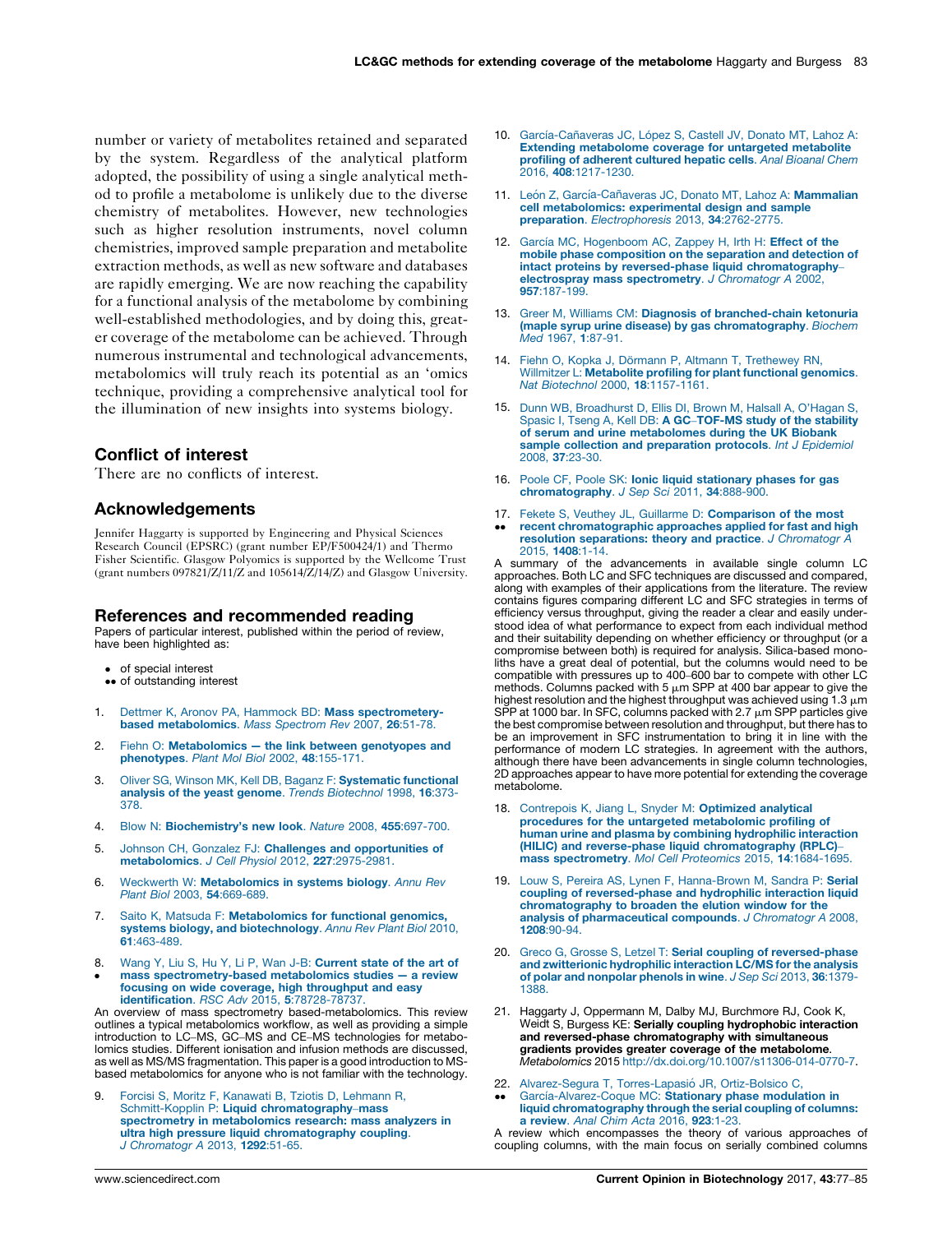<span id="page-7-0"></span>(SCC). The highlights include the advantages and limitations of SCC, optimisation of column nature and length and eluent composition, and the use of flow rate and temperature to control selectivity. Commercially<br>available SCC, under the trademark PopLink® or POPLC® (the acronym<br>POPLC comes from 'Phase OPtimised Liquid Chromatography'), allows for different column lengths and different SPs to be connected together. However, issues with the tightness of the zero dead volume (ZDV) connectors create a lot of problems including retention time prediction, formation of fronting peaks and band broadening. Also the consumer is constrained to the column SPs and lengths dictated by the manufacturers of these systems. It is the opinion of the author that a simpler set-up using a T-piece to connect two columns is a suitable alternative; RPLC as the first separation and HILIC as the second, with the incorporation of two gradient pumps for independent control over each MP gradient has a great deal of potential for the simultaneous retention and separation of polar and nonpolar metabolites within one analytical run. However, optimisation of the method is required for the full potential of this technique to be achieved.

- 23. Chen J, Gao L, Li Z, Wang S, Li J, Cao W, Sun C, [Zheng](http://refhub.elsevier.com/S0958-1669(16)30192-6/sbref0390) L, Wang X: [Simultaneous](http://refhub.elsevier.com/S0958-1669(16)30192-6/sbref0390) screening for lipophilic and hydrophilic toxins in marine harmful algae using a serially coupled [reversed-phase](http://refhub.elsevier.com/S0958-1669(16)30192-6/sbref0390) and hydrophilic interaction liquid [chromatography](http://refhub.elsevier.com/S0958-1669(16)30192-6/sbref0390) separation system with [high-resolution](http://refhub.elsevier.com/S0958-1669(16)30192-6/sbref0390) mass spectrometry. Anal Chim Acta 2016, 914[:117-126.](http://refhub.elsevier.com/S0958-1669(16)30192-6/sbref0390)
- 24. Chalcraft KR, McCarry BE: Tandem LC [columns](http://refhub.elsevier.com/S0958-1669(16)30192-6/sbref0395) for the [simultaneous](http://refhub.elsevier.com/S0958-1669(16)30192-6/sbref0395) retention of polar and nonpolar molecules in [comprehensive](http://refhub.elsevier.com/S0958-1669(16)30192-6/sbref0395) metabolomics analysis. J Sep Sci 2013, 36[:3478-3485.](http://refhub.elsevier.com/S0958-1669(16)30192-6/sbref0395)
- 25. [Alvarez-Segura](http://refhub.elsevier.com/S0958-1669(16)30192-6/sbref0400) T, Ortiz-Bolsico C, Torres-Lapasio JR, [Garcia-Alvarez-Coque](http://refhub.elsevier.com/S0958-1669(16)30192-6/sbref0400) MC: Serial versus parallel columns using isocratic elution: a comparison of [multi-column](http://refhub.elsevier.com/S0958-1669(16)30192-6/sbref0400) approaches in [mono-dimensional](http://refhub.elsevier.com/S0958-1669(16)30192-6/sbref0400) liquid chromatography. J Chromatogr A 2015, 1390[:95-102.](http://refhub.elsevier.com/S0958-1669(16)30192-6/sbref0400)
- 26. Ferná[ndez-Ramos](http://refhub.elsevier.com/S0958-1669(16)30192-6/sbref0405) C, Šatínský D, Solich P: New method for the [determination](http://refhub.elsevier.com/S0958-1669(16)30192-6/sbref0405) of carbamate and pyrethroid insecticides in water [samples](http://refhub.elsevier.com/S0958-1669(16)30192-6/sbref0405) using on-line SPE fused core column [chromatography](http://refhub.elsevier.com/S0958-1669(16)30192-6/sbref0405). Talanta 2014, 129:579-585.
- 27. Brabcova I, [Hlavackova](http://refhub.elsevier.com/S0958-1669(16)30192-6/sbref0410) M, Satinsky D, Solich P: A rapid HPLC column switching method for sample [preparation](http://refhub.elsevier.com/S0958-1669(16)30192-6/sbref0410) and [determination](http://refhub.elsevier.com/S0958-1669(16)30192-6/sbref0410) of  $\beta$ -carotene in food supplements. Food Chem 2013, 141[:1433-1437.](http://refhub.elsevier.com/S0958-1669(16)30192-6/sbref0410)
- 28. Bailey SW, Ayling JE: Differential [coulometric](http://refhub.elsevier.com/S0958-1669(16)30192-6/sbref0415) oxidation following post [column-switching](http://refhub.elsevier.com/S0958-1669(16)30192-6/sbref0415) high pressure liquid [chromatography](http://refhub.elsevier.com/S0958-1669(16)30192-6/sbref0415) for fluorescence measurement of [unmetabolized](http://refhub.elsevier.com/S0958-1669(16)30192-6/sbref0415) folic acid in human plasma. J Chromatogr A 2013, 1315[:86-91.](http://refhub.elsevier.com/S0958-1669(16)30192-6/sbref0415)
- 29. Zhang X, Hou H, Chen H, Liu Y, Wang A, Hu Q: A [column](http://refhub.elsevier.com/S0958-1669(16)30192-6/sbref0420)switching LC–MS/MS method for simultaneous [quantification](http://refhub.elsevier.com/S0958-1669(16)30192-6/sbref0420) of biomarkers for [1,3-butadiene](http://refhub.elsevier.com/S0958-1669(16)30192-6/sbref0420) exposure and oxidative damage in human urine. J [Chromatogr](http://refhub.elsevier.com/S0958-1669(16)30192-6/sbref0420) B Anal Technol Biomed life Sci 2015, 1002[:123-129.](http://refhub.elsevier.com/S0958-1669(16)30192-6/sbref0420)
- 30. Li Y, [Zhang](http://refhub.elsevier.com/S0958-1669(16)30192-6/sbref0425) Z, Liu X, Li A, Hou Z, Wang Y, Zhang Y: A novel approach to the [simultaneous](http://refhub.elsevier.com/S0958-1669(16)30192-6/sbref0425) extraction and non-targeted analysis of the small molecules [metabolome](http://refhub.elsevier.com/S0958-1669(16)30192-6/sbref0425) and lipidome using 96-well solid phase [extraction](http://refhub.elsevier.com/S0958-1669(16)30192-6/sbref0425) plates with column-switching technology. J [Chromatogr](http://refhub.elsevier.com/S0958-1669(16)30192-6/sbref0425) A 2015, 1409:277-281.
- 31. François I, Sandra K, Sandra P: [Comprehensive](http://refhub.elsevier.com/S0958-1669(16)30192-6/sbref0430) liquid [chromatography:](http://refhub.elsevier.com/S0958-1669(16)30192-6/sbref0430) fundamental aspects and practical [considerations](http://refhub.elsevier.com/S0958-1669(16)30192-6/sbref0430) — a review. Anal Chim Acta 2009, 641:14-31.
- 32. Sarrut M, Crétier G, Heinisch S: [Theoretical](http://refhub.elsevier.com/S0958-1669(16)30192-6/sbref0435) and practical  $\bullet$ interest in UHPLC [technology](http://refhub.elsevier.com/S0958-1669(16)30192-6/sbref0435) for 2D-LC. Trends Anal Chem 2014, 63[:104-112.](http://refhub.elsevier.com/S0958-1669(16)30192-6/sbref0435)

A review of 2D-LC, including the use of ultra-high-performance (UHPLC) and high temperature (HT) UHPLC in the second dimension. The application of UHPLC LC  $\times$  LC to various biological fields including food analysis, life sciences, bioenergy and polymers are discussed. It explains in a clear manner what parameters need to be considered to improve capacity and throughput in 2D-LC. It also demonstrates mathematically why UHPLC and HT-UHPLC are preferable techniques in the second dimension over conventional HTLC and HPLC. Interestingly the author suggests the use of parallel columns in the second dimension. However, it seems that this would further complicate an already quite complex system setup with the addition of a second 10-port valve and also the data processing involved. 2D-LC with UHPLC or HT-UHPLC does appear to have a lot of potential in the field of metabolomics (possibly UHPLC more than HT-UHPLC due to the thermal instability of some metabolites) as there are no issues with MP compatibility, meaning that many different separation platforms can be combined, as well as the acheivement of higher peak capacity with the use of UHPLC, to extend coverage of the metabolome.

- 33. D'Attoma A, Heinisch S: On-line [comprehensive](http://refhub.elsevier.com/S0958-1669(16)30192-6/sbref0440) two [dimensional](http://refhub.elsevier.com/S0958-1669(16)30192-6/sbref0440) separations of charged compounds using reversed-phase high performance liquid [chromatography](http://refhub.elsevier.com/S0958-1669(16)30192-6/sbref0440) and hydrophilic interaction [chromatography.](http://refhub.elsevier.com/S0958-1669(16)30192-6/sbref0440) Part II: application to the separation of peptides. J [Chromatogr](http://refhub.elsevier.com/S0958-1669(16)30192-6/sbref0440) A 2013, 1306:27-36.
- 34. [Guiochon](http://refhub.elsevier.com/S0958-1669(16)30192-6/sbref0445) G, Marchetti N, Mriziq K, Shalliker RA: Implementations of [two-dimensional](http://refhub.elsevier.com/S0958-1669(16)30192-6/sbref0445) liquid chromatography. J [Chromatogr](http://refhub.elsevier.com/S0958-1669(16)30192-6/sbref0445) A 2008, 1189:109-168.
- 35. Bedani F, Kok WT, Janssen HG: Optimal gradient [operation](http://refhub.elsevier.com/S0958-1669(16)30192-6/sbref0450) in comprehensive liquid [chromatography](http://refhub.elsevier.com/S0958-1669(16)30192-6/sbref0450) x liquid [chromatography](http://refhub.elsevier.com/S0958-1669(16)30192-6/sbref0450) systems with limited orthogonality. Anal Chim Acta 2009, 654[:77-84.](http://refhub.elsevier.com/S0958-1669(16)30192-6/sbref0450)
- 36. Li D, Schmitz OJ: Use of shift gradient in the second [dimension](http://refhub.elsevier.com/S0958-1669(16)30192-6/sbref0455) to improve the separation space in [comprehensive](http://refhub.elsevier.com/S0958-1669(16)30192-6/sbref0455) twodimensional liquid [chromatography](http://refhub.elsevier.com/S0958-1669(16)30192-6/sbref0455). Anal Bioanal Chem 2013, 405[:6511-6517.](http://refhub.elsevier.com/S0958-1669(16)30192-6/sbref0455)
- 37. Jandera P: Stationary phases for [hydrophilic](http://refhub.elsevier.com/S0958-1669(16)30192-6/sbref0460) interaction [chromatography,](http://refhub.elsevier.com/S0958-1669(16)30192-6/sbref0460) their characterization and implementation into [multidimensional](http://refhub.elsevier.com/S0958-1669(16)30192-6/sbref0460) chromatography concepts. J Sep Sci 2008, 31[:1421-1437.](http://refhub.elsevier.com/S0958-1669(16)30192-6/sbref0460)
- 38. Cacciola F, [Delmonte](http://refhub.elsevier.com/S0958-1669(16)30192-6/sbref0465) P, Jaworska K, Dugo P, Mondello L, Rader JI: Employing ultra high pressure liquid [chromatography](http://refhub.elsevier.com/S0958-1669(16)30192-6/sbref0465) as the second dimension in a comprehensive [two-dimensional](http://refhub.elsevier.com/S0958-1669(16)30192-6/sbref0465) system for analysis of Stevia [rebaudiana](http://refhub.elsevier.com/S0958-1669(16)30192-6/sbref0465) extracts. J Chromatogr A 2011, 1218[:2012-2018.](http://refhub.elsevier.com/S0958-1669(16)30192-6/sbref0465)
- 39. [Bassanese](http://refhub.elsevier.com/S0958-1669(16)30192-6/sbref0470) DN, Holland BJ, Conlan XA, Francis PS, Barnett NW, -Stevenson PG: Protocols for finding the most [orthogonal](http://refhub.elsevier.com/S0958-1669(16)30192-6/sbref0470) dimensions for [two-dimensional](http://refhub.elsevier.com/S0958-1669(16)30192-6/sbref0470) high performance liquid [chromatography](http://refhub.elsevier.com/S0958-1669(16)30192-6/sbref0470). Talanta 2015, 134:402-408.

A paper outlining a systematic method to select a pair of HPLC columns that provide the most orthogonal separations for a given sample. The procedure is simple to follow and explanations are given as to what parameters have to be considered and why. The authors outline the protocol to follow, giving a real life example using a range of compounds. This paper would be useful for anyone who is unsure about how set out an experiment to determine the optimum column combination for their 2D-HPLC analysis.

- Bertsch W: [Two-dimensional](http://refhub.elsevier.com/S0958-1669(16)30192-6/sbref0475) gas chromatography. concepts, [instrumentation,](http://refhub.elsevier.com/S0958-1669(16)30192-6/sbref0475) and applications — part 2: comprehensive two-dimensional gas [chromatography](http://refhub.elsevier.com/S0958-1669(16)30192-6/sbref0475). J High Resolut [Chromatogr](http://refhub.elsevier.com/S0958-1669(16)30192-6/sbref0475) 2000, 23:167-181.
- 41. Koek MM, Muilwijk B, van Stee LLP, [Hankemeier](http://refhub.elsevier.com/S0958-1669(16)30192-6/sbref0480) T: Higher mass loadability in comprehensive [two-dimensional](http://refhub.elsevier.com/S0958-1669(16)30192-6/sbref0480) gas [chromatography](http://refhub.elsevier.com/S0958-1669(16)30192-6/sbref0480)–mass spectrometry for improved analytical performance in [metabolomics](http://refhub.elsevier.com/S0958-1669(16)30192-6/sbref0480) analysis. J Chromatogr A 2008, 1186[:420-429.](http://refhub.elsevier.com/S0958-1669(16)30192-6/sbref0480)
- 42. [Kouremenos](http://refhub.elsevier.com/S0958-1669(16)30192-6/sbref0485) KA, Pitt J, Marriott PJ: Metabolic profiling of infant urine using comprehensive [two-dimensional](http://refhub.elsevier.com/S0958-1669(16)30192-6/sbref0485) gas [chromatography:](http://refhub.elsevier.com/S0958-1669(16)30192-6/sbref0485) application to the diagnosis of organic acidurias and biomarker discovery. J [Chromatogr](http://refhub.elsevier.com/S0958-1669(16)30192-6/sbref0485) A 2010, 1217[:104-111.](http://refhub.elsevier.com/S0958-1669(16)30192-6/sbref0485)
- 43. Phillips M, Cataneo RN, [Chaturvedi](http://refhub.elsevier.com/S0958-1669(16)30192-6/sbref0490) A, Kaplan PD, Libardoni M, Mundada M, Patel U, Zhang X: [Detection](http://refhub.elsevier.com/S0958-1669(16)30192-6/sbref0490) of an extended human volatome with comprehensive [two-dimensional](http://refhub.elsevier.com/S0958-1669(16)30192-6/sbref0490) gas [chromatography](http://refhub.elsevier.com/S0958-1669(16)30192-6/sbref0490) time-of-flight mass spectrometry. PLoS ONE [2013,](http://refhub.elsevier.com/S0958-1669(16)30192-6/sbref0490) 8:1-8.
- 44. [Beckstrom](http://refhub.elsevier.com/S0958-1669(16)30192-6/sbref0495) AC, Tanya P, Humston EM, Snyder LR, Synovec RE, Juul SE: The perinatal transition of the circulating [metabolome](http://refhub.elsevier.com/S0958-1669(16)30192-6/sbref0495) in a [nonhuman](http://refhub.elsevier.com/S0958-1669(16)30192-6/sbref0495) primate. Pediatr Res 2012, 71:338-344.
- 45. Nicolotti L, Cordero C, [Bressanello](http://refhub.elsevier.com/S0958-1669(16)30192-6/sbref0500) D, Cagliero C, Liberto E, [Magagna](http://refhub.elsevier.com/S0958-1669(16)30192-6/sbref0500) F, Rubiolo P, Sgorbini B, Bicchi C: Parallel dual secondary [column-dual](http://refhub.elsevier.com/S0958-1669(16)30192-6/sbref0500) detection: a further way of enhancing the informative potential of [two-dimensional](http://refhub.elsevier.com/S0958-1669(16)30192-6/sbref0500) comprehensive<br>gas [chromatography](http://refhub.elsevier.com/S0958-1669(16)30192-6/sbref0500). J Chromatogr A 2014, 1360:264-274.
- 46. [Lesellier](http://refhub.elsevier.com/S0958-1669(16)30192-6/sbref0505) E, West C: The many faces of packed column -supercritical fluid [chromatography](http://refhub.elsevier.com/S0958-1669(16)30192-6/sbref0505) — a critical review. J [Chromatogr](http://refhub.elsevier.com/S0958-1669(16)30192-6/sbref0505) A 2015, 1382:2-46.